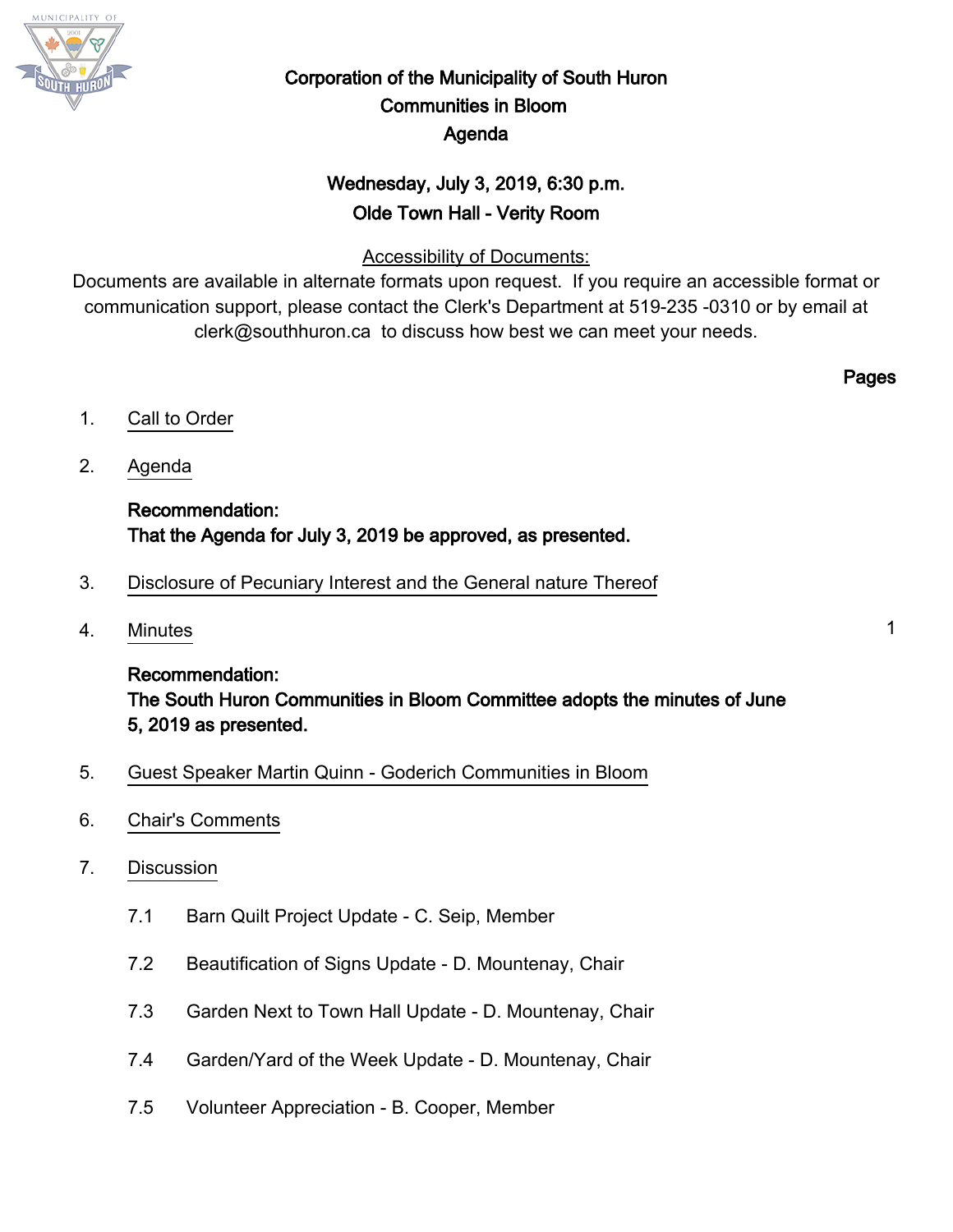### 8. Work Plan Review - Discussion with CAO Dan Best

- 8.1 Review Terms of Reference 7
- 8.2 Setting Priorities

## 9. Budget Update 10 and 10 and 10 and 10 and 10 and 10 and 10 and 10 and 10 and 10 and 10 and 10 and 10 and 10

Budget breakdown attached. Information is as of June 21, 2019 based on information that has been received by Municipality of South Huron Finance Department.

- 10. Communications
- 11. New Business
- 12. Adjournment

### Recommendation:

That South Huron Communities in Bloom Committee hereby adjourns at pm, to meet again on or at the call of the Chair.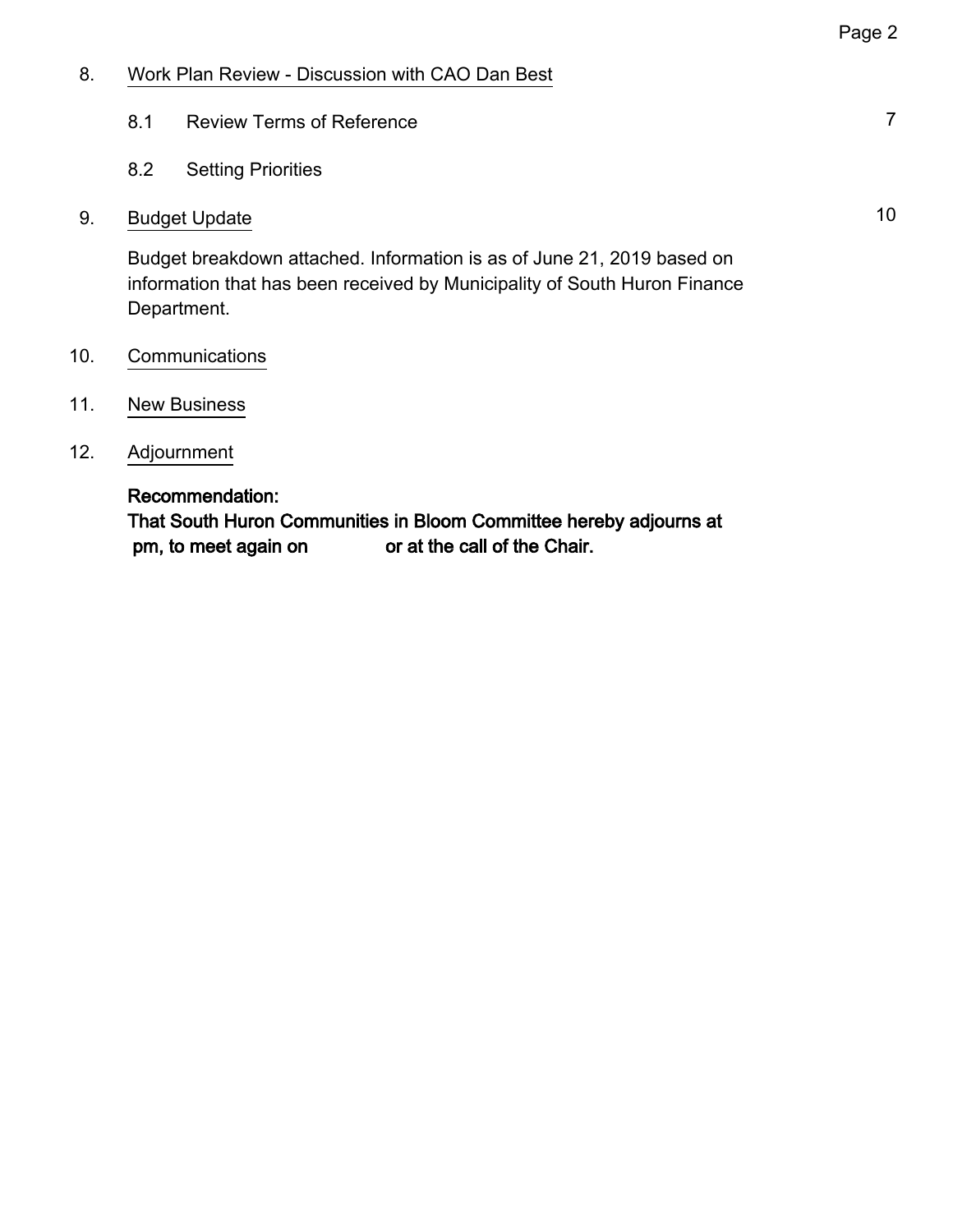

## **Corporation of the Municipality of South Huron**

## **Communities in Bloom**

### **Minutes**

## **Wednesday, June 5, 2019, 6:30 p.m. Olde Town Hall - Verity Room**

| <b>Members Present:</b> | Aaron Neeb - Council Representative                        |  |  |  |
|-------------------------|------------------------------------------------------------|--|--|--|
|                         | Debbie Mountenay - Chair                                   |  |  |  |
|                         | Dorothy Henderson - Vice Chair                             |  |  |  |
|                         | Cathy Seip - Past Chair                                    |  |  |  |
|                         | <b>Glen Nicholson</b>                                      |  |  |  |
|                         | <b>Beth Cooper</b>                                         |  |  |  |
| Member Regrets:         | George Wilson                                              |  |  |  |
| <b>Staff Present:</b>   | Alex Wolfe - Administrative Assistant, Recording Secretary |  |  |  |
|                         | Dan Best - Chief Administrative Officer                    |  |  |  |
|                         | Megan Goss - Human Resources & Strategic Initiatives       |  |  |  |
|                         | <b>Officer/Acting Manager of Public Works</b>              |  |  |  |

### 1. Call to Order

Chair Mountenay called the meeting to order at 6:31 pm.

## 2. Agenda

**Motion:** 15-2019 **Moved:** Dorothy Henderson **Seconded:** Glen Nicholson

**That the Agenda for June 5, 2019 be approved, as presented.**

**Disposition: Carried**

3. Disclosure of Pecuniary Interest and the General nature Thereof

None.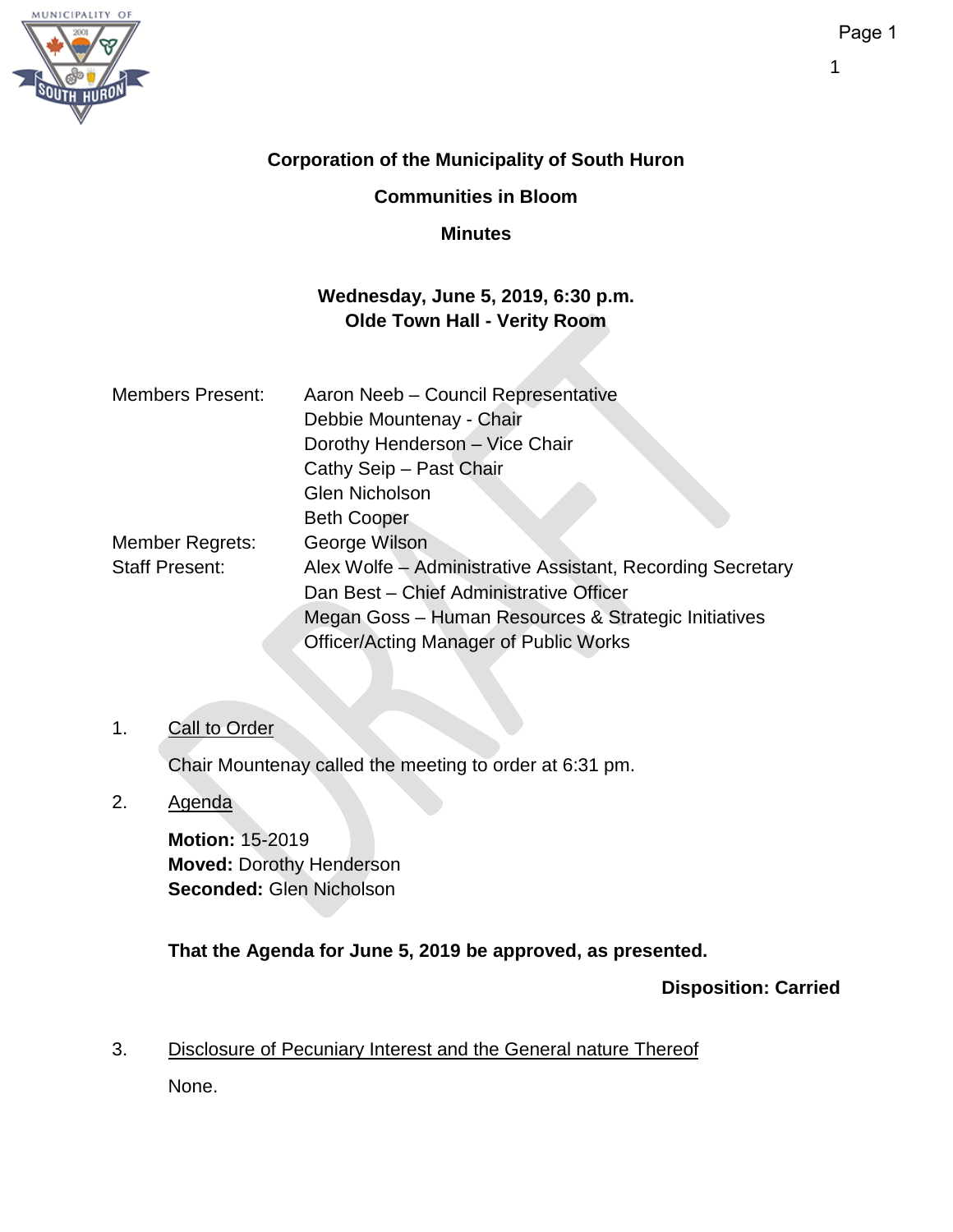### 4. Minutes

4.1 Minutes of the Communities in Bloom Meeting of May 1, 2019

**Motion:** 16-2019 **Moved:** Cathy Seip **Seconded:** Aaron Neeb

**That South Huron Communities in Bloom Committee adopts the minutes of May 1, 2019 as presented.**

### **Disposition: Carried**

### 5. Chair's Comments

Chair Mountenay advised that she spoke with Beta Sigma Phi on May 7<sup>th</sup>. They were impressed with all the work CIB is involved in. Chair Mountenay advised that Beta Sigma Phi provided some suggestions.

### 6. Discussion

6.1 Barn Quilt Project Update - C. Seip, Member

Update on Barn Quilt Trail Project / Walking Trail - 150 copies of brochure left. New brochures will be printed in Spring 2020 with a couple changes made. Brochures dropped off at same locations as last year. Inquiry with BIA and Chamber of Commerce about posting on their websites, waiting on response back.

- Discussion on new quilts inquiries made for possible quilts in Port Blake, Crediton Hall, north side of PUC Building
- Post on Facebook and in paper to gauge public interest
- Explore linking small barn quilts to Heritage Committee
- 6.2 Tree Sale Results Update C. Seip, Member

The 2019 Tree Sale was April 27th at that time there were \$2,055.00 in sales. At the May 1st Meeting, it was discussed having a second tree sale to sell the remaining trees.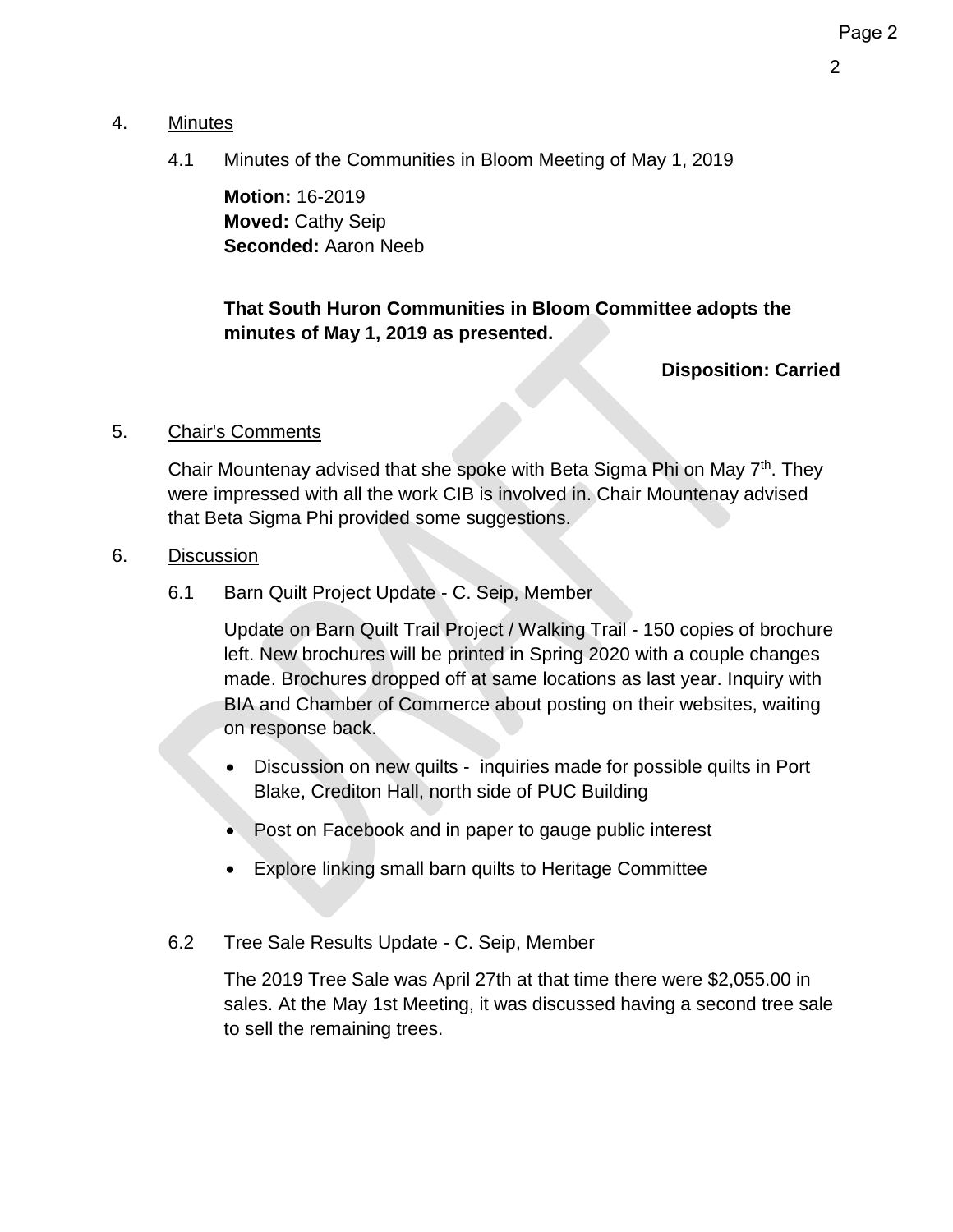The left over trees were provided to MacLeans who sold the trees on behalf of the Communities in Bloom. There were \$245.00 in sales. Tom and Bev Prout purchased a further \$80.00 worth of trees.

- Original Costs \$2,621.60
- Total Sales \$2,380.00

Discussion had that original costs of purchasing trees for sale have gone up, however CIB has not raised sale price of trees in last 5 years. Main goal of tree sale not to make money, but to have trees planted.

Left over trees were planted at the Works Department, there was discussion of transplanting the trees to the PUC building.

- Discussion that location of Tree Sale for 2020 needs to be in a high traffic area to attract more interest
- CIB to explore having the 2020 Tree Sale combined with possible heritage cemetery tour
- Discussion on coming up with further initiative for residents to plant trees
- CIB to explore if any other committees/societies sell trees, if so contact about possible partnership.
- Municipality has tree policy in place, By-law 9-2019 passed February 4, 2019 – the policy to be circulated to Committee Members.

## 6.3 Beautification of Signs Update - D. Mountenay, Chair

Discussion on making signs at the North and South end of Exeter more inviting. D. Mountenay and C. Seip met with landscape designer who provided suggestions for low maintenance attractive plants.

- CIB has been in touch with Big Brothers and Big Sisters to see if partnership to have individuals from BBBS weed around the signs.
- D. Mountenay attending next BIA meeting to speak about CIB
- Discussion on possible upgraded temporary sign at North end of Exeter until final decision by BIA on new sign design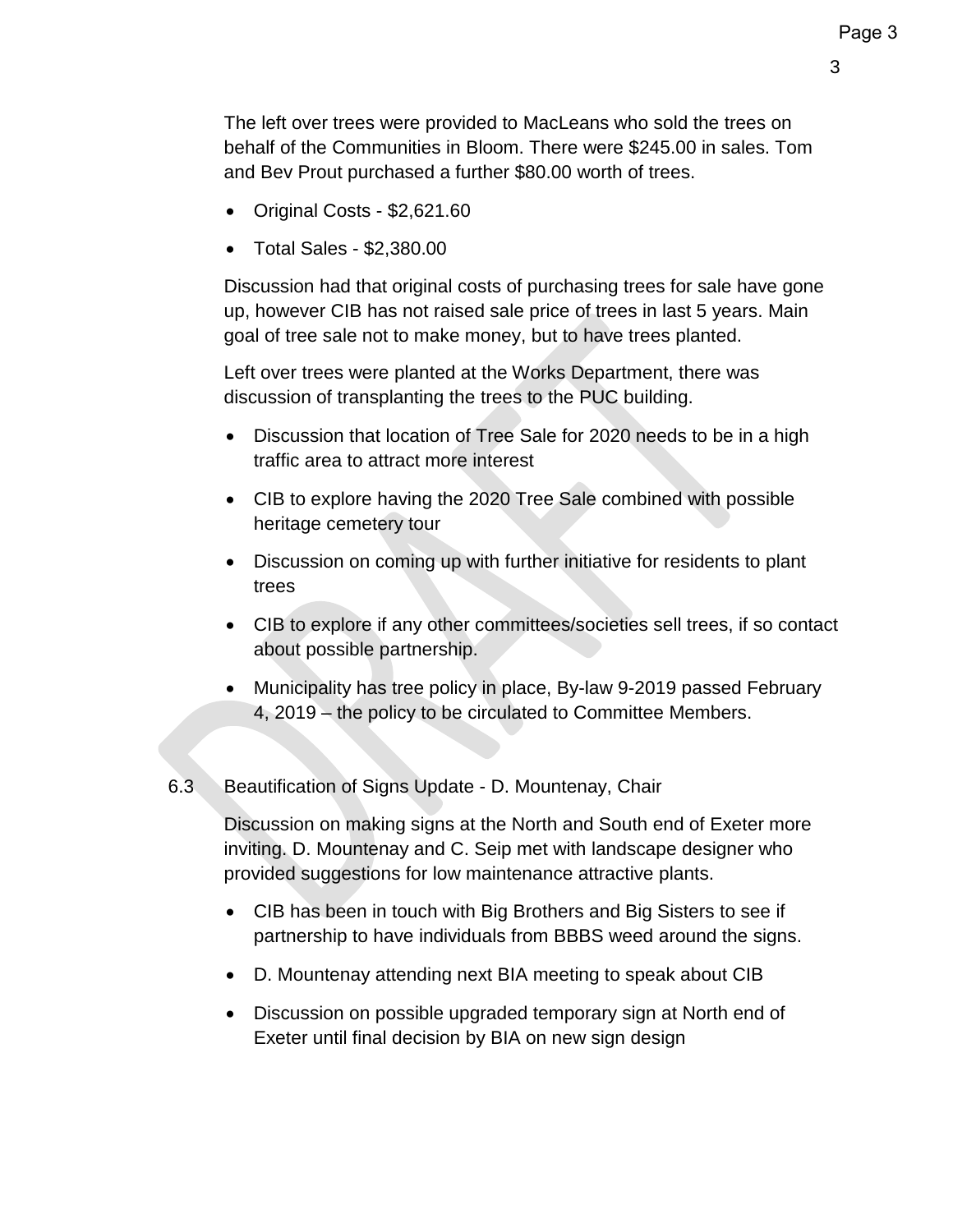4

- Discussion on what plants need to be moved, mulch added, etc. to update the flower beds in front of the entrance signs, CIB to get work group together to complete same
- Discussion on entrances to other communities within South Huron, G. Nicholson to bring back list of other communities within South Huron needing signs beautified
- CIB to maintain butterfly garden

Other items discussed after approval of Agenda:

- Garden next to Town Hall, discussion on having White Squirrel logo made with stones, surrounded by green ground cover to cut back on upkeep. Flowers for garden were already ordered last fall, CIB agreed to do Canadian Flag again this year with flowers ordered and explore different options for 2020. Municipality will plant the flowers, CIB to have someone water same.
- Pumpkin Seeds Update D. Henderson, Member seed packages distributed to Libraries in Kirkton and Exeter as well as the Exeter Rec Center, plenty of seeds left over. CAO D. Best suggested possibly distributing some at Fireman's breakfast this weekend. M. Goss to get in touch with Fire Chief, D. Henderson to make up further seed packages and drop off at fire hall.
- Garden of the Week D. Mountenay, Chair having new signs made up for this summer, committee members to get a photo of the weekly property owner with the sign. Sign design discussed and agreed on.

# 7. Work Plan Review

7.1 Discussion with CAO Dan Best regarding developing a multi-year plan to serve Municipality as well as Communities in Bloom

Verbal report provided by CAO D. Best for conversation.

- Importance of recognizing all the communities within South Huron and the history of each making them unique
- Branding for South Huron needs to be discussed and developed, Signs are important part of branding, having all communities within South Huron to have symmetry
- Committee of the Whole on June 10th discussion on creating new committee which would have members from other committees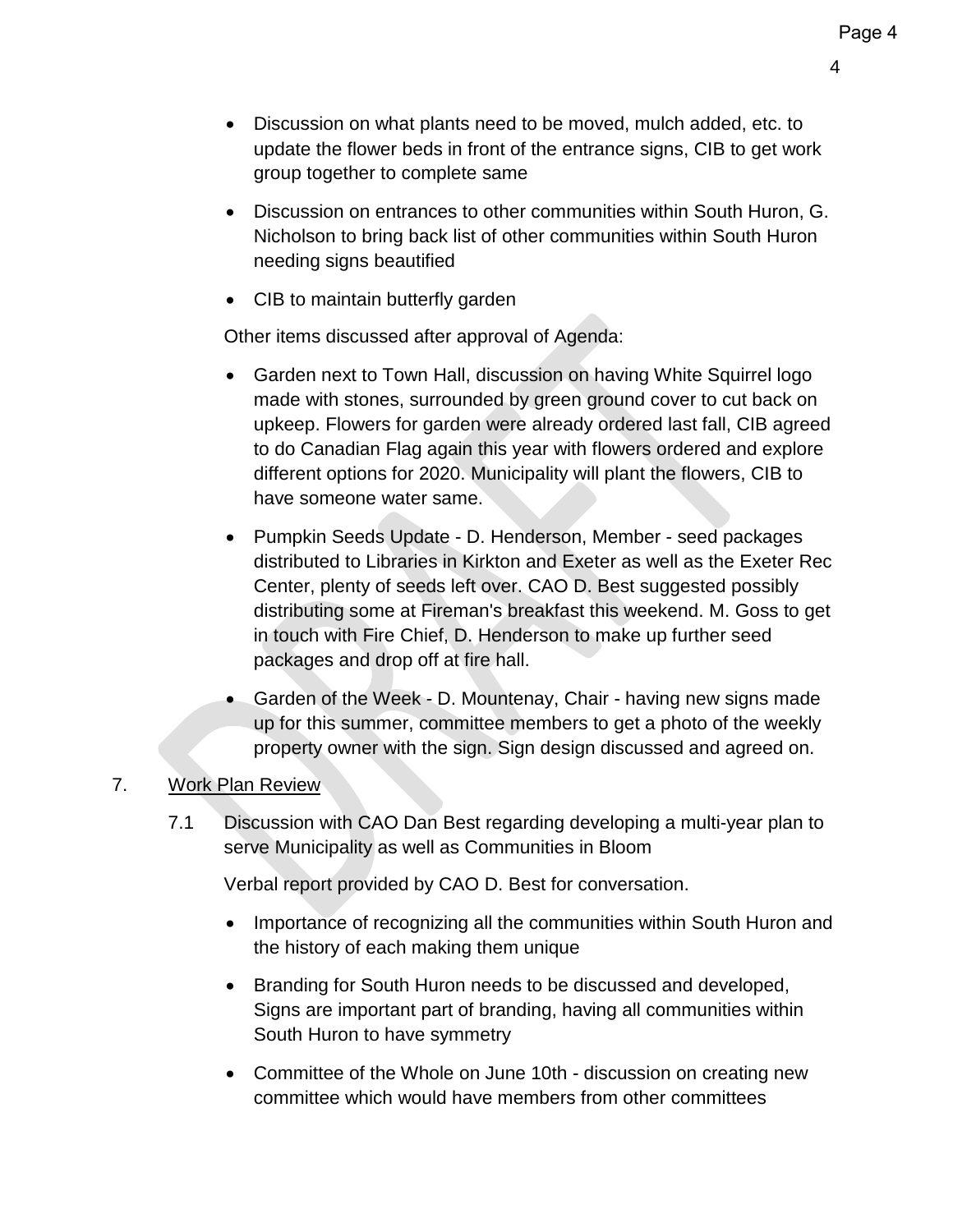5

- There needs to be a stronger link of heritage throughout the Municipality and communities - heritage is an economic driver, important to celebrate stories
- Discussion on Exeter Cemetery a lot of heritage there to be celebrated.
- Donations have been made to cemetery by families, acknowledgment to family and history (link donations to upgrades ie. reflection pavilion/bench)
- Important to build bridges with community partners, tap into the youth initiative, mention of Eco Exeter - grade 9 students attended Council on May 1st and gave presentation on plastic straws and bottles - CIB to explore having Eco Exeter attend a CIB meeting to present
- Mention of South Huron's Climate Change Officer CIB to invite Stacey Jeffery to meeting to present/help with environmental initiatives (ie. importance of compost, etc)
- Discussion on Port Blake progress work has been deferred to fall, contractor is ready, weather has not co-operated, too wet to get machinery in without causing damage
- Would like Port Blake to be promoted for family atmosphere, day park with lots of green space and opportunity for some entertainment
- In regards to Schedule A to the May 1, 2019 Communities in Bloom Minutes, CAO D. Best confirmed that the Municipality would write a letter to the CIB advising of what's in progress, what's been done, and process for updates.
- Discussion on possible "adopt a park" or "adopt a garden" program. CIB has adopted a highway (from HMP out to Crediton Road) CIB to explore partnerships with youth to clean up garbage on highway
- CIB members excited to partner with youth, Port Blake and cemetery group. CIB wants to be a leader in reaching out to other committees and helping out where possible. D. Mountenay will be in touch with BIA to see if someone would attend a CIB meeting.

## 8. Budget Update

Discussion on the Budget was deferred to the July 3, 2019 meeting.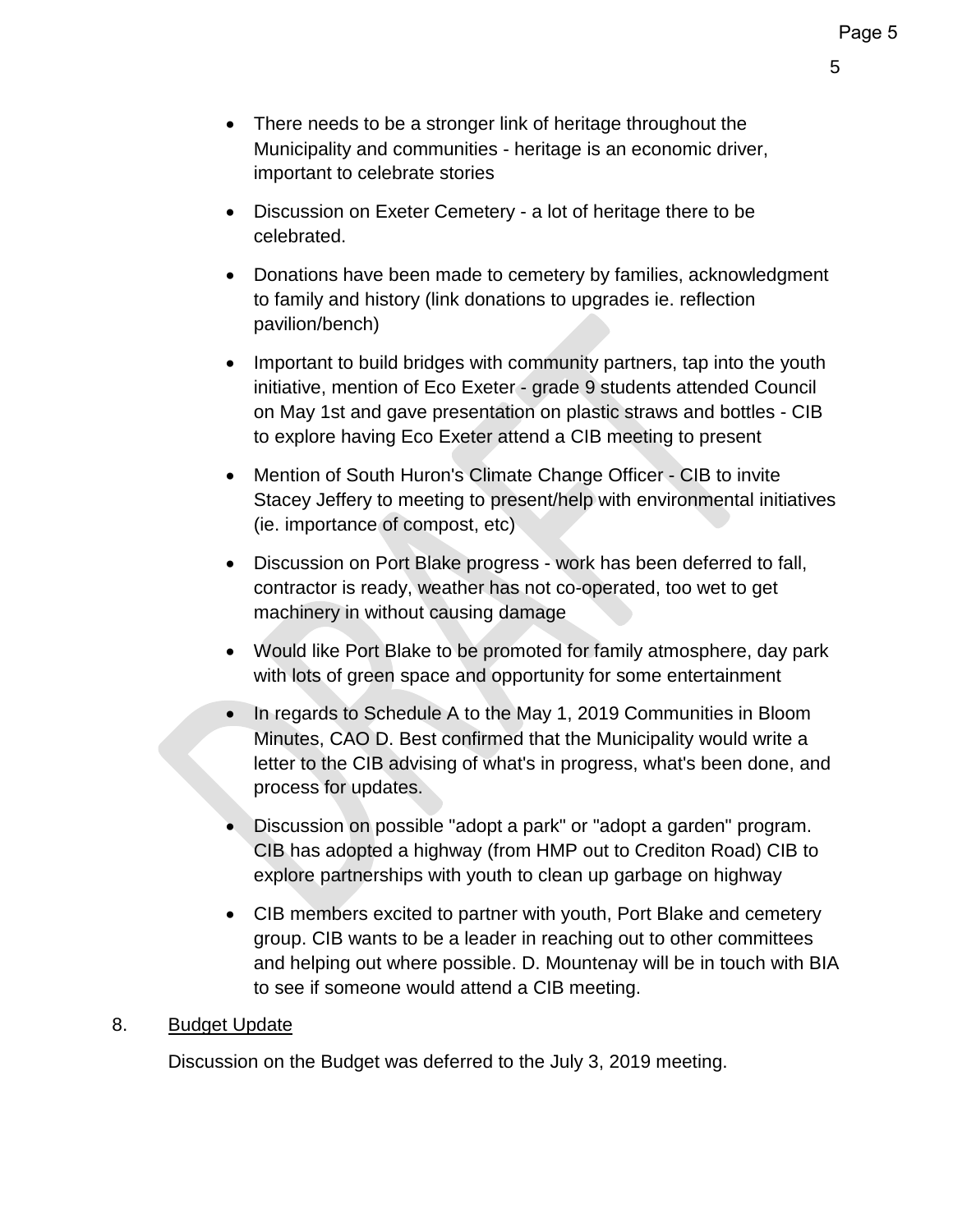## 9. Communications

None.

## 10. New Business

Discussion regarding Thamesville Community Park and having a volunteer appreciation bbq, date to be determined (2018 - 62 individuals in attendance). CIB discussed importance of recognizing volunteers - mention of video completed by Church thanking the Firefighters has gone viral

- CAO D. Best stated importance of recognition of volunteers for helping build the community.
- CIB to explore holding annual appreciation event

## 11. Adjournment

**Motion:** 17-2019 **Moved:** Glen Nicholson **Seconded:** Dorothy Henderson

**That South Huron Communities in Bloom Committee hereby adjourns at 8:16 pm, to meet again on July 3, 2019 at 6:30 pm or at the call of the Chair.**

**Disposition: Carried**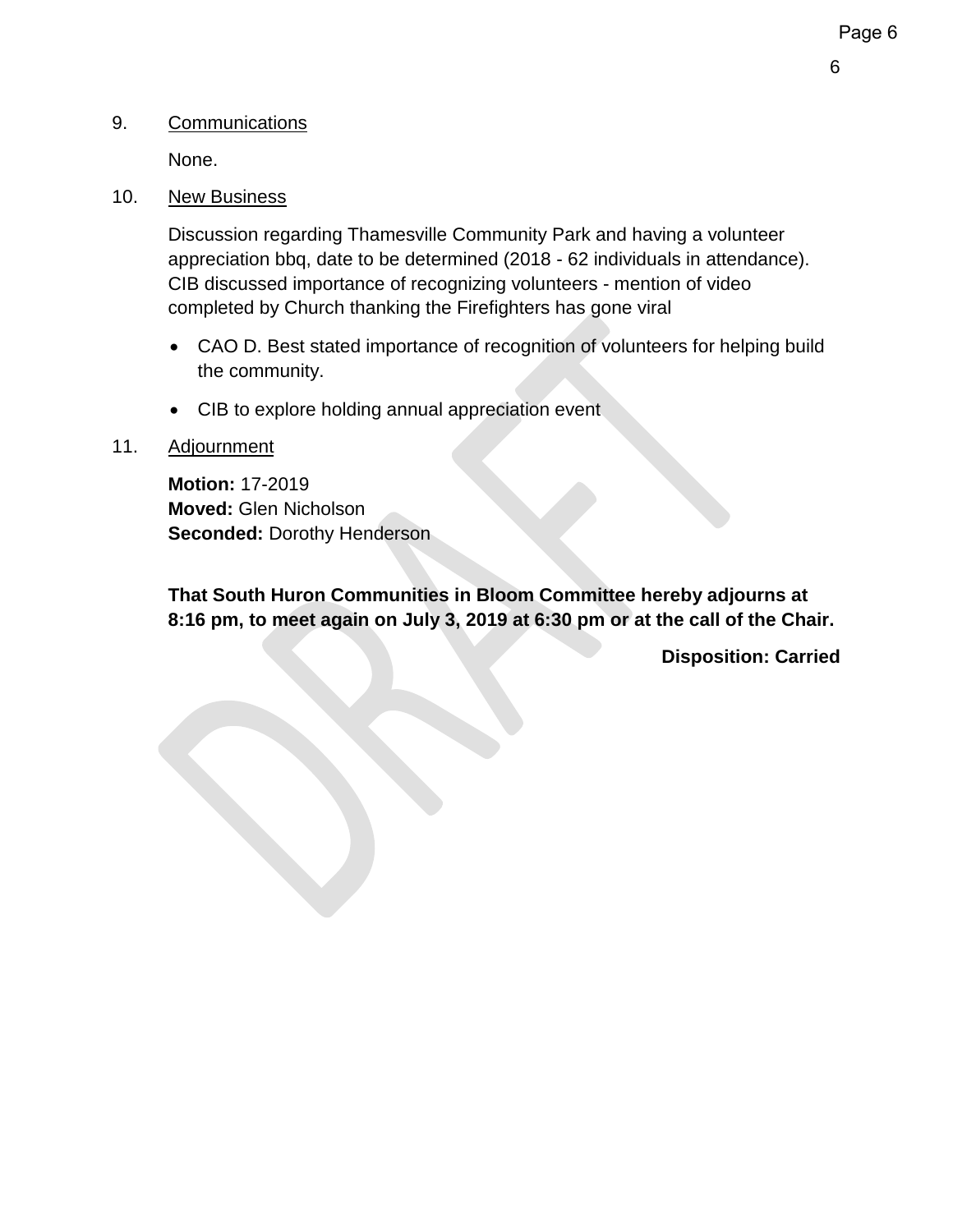

# **South Huron Communities In Bloom Committee Terms of Reference**



## **Purpose of the Committee**

The purpose of South Huron Communities In Bloom Committee (CIB) is to provide Council with recommendations on matters relating to the improvement of the visual appeal of parks, streets and green spaces with attention to environmental awareness.

The Committee will actively assist Council by fostering and promoting:

- A positive community image
- Improved tidiness and visual appeal of parks, streets and green spaces
- Environmental awareness, and
- Community participation

## **Committee Objectives or General Activities:**

The primary objectives of the committee are to:

- Improve the tidiness and visual appeal of our parks, streets, greenspaces;
- Promote environmental awareness;
- Foster environmental responsibility through community participation
- Foster civic pride;
- Engage citizens of all ages, encourage involvement and action by residents;
- Develop and recommend an annual budget for Communities in Bloom for Council consideration during budget deliberations;
- Undertake other projects as requested by Council that are within the CIB Terms of Reference;
- Assist staff and Council with developing and implementing plans for the design and planting of parks and greenspaces;
- Provide advice and recommendations to Council on policy matters regarding environmental issues;
- Provide comment and opinion when called upon by the Council regarding any matters referred to the Committee.
- The Committee may, from time to time, fundraise for future Council approved projects.

## **Membership Composition and Responsibilities**

The CIB will be composed of seven (7) voting members.

The Council shall appoint all Committee members by By-law and the term of appointment shall be concurrent with the four-year term of Council.

Council authorizes the Committee to call upon members of the community, from time to time, in order to establish a working group to carry out or assist with specific projects. These community members shall be recognized as affiliate members that may submit items of concern; however do not receive a vote.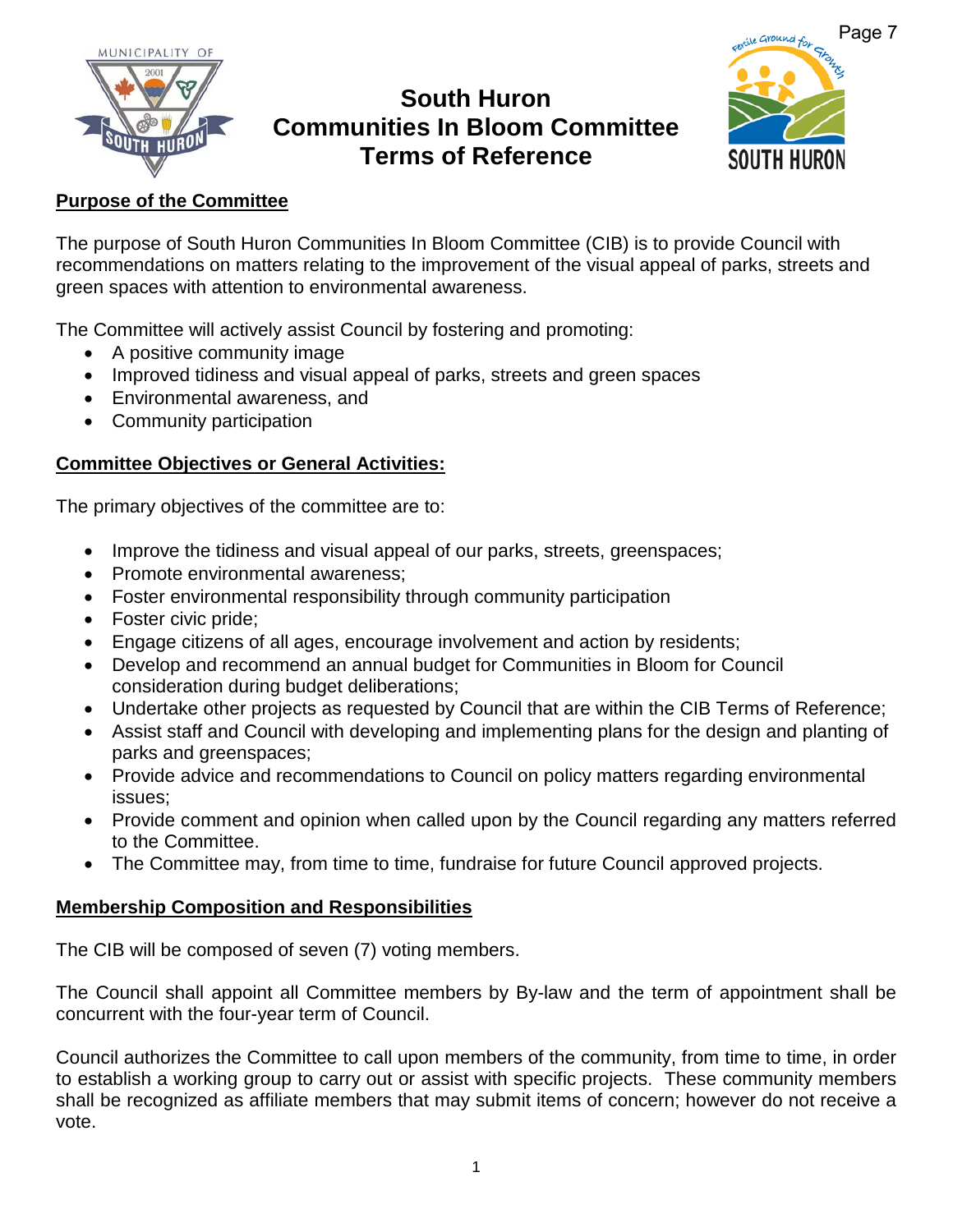



The Committee's primary staff contact will be a member of the Community Services Department, as delegated by the Community Services Manager. The staff member shall provide advice on matters of governance, legislation and operational policies and procedures, and shall act as the lead to coordinate the activities of the group for specific projects.

### **Meeting Roles and Requirements**

The Committee is accountable to Council. The appointed member of Council shall act as a liaison between the Committee and Council, providing input and guidance from Council to the Committee.

The Committee shall meet a minimum of six (6) times per annum on the first Wednesday of the month at 6:30 p.m., at the Old Town Hall, Exeter. Additional meetings can be scheduled at the call of the Chair.

Annually, the committee shall elect a Chair and Vice-Chair from the appointees.

Each committee member is expected to attend a minimum of four (4) meetings per year and shall not miss more than four (4) consecutive meetings. Special circumstances shall be addressed on an individual basis.

The expenditure of any municipal funds is to be approved by the Chief Administrative Officer and/or Council in accordance with the Municipality's procurement policy and current budget.

### **Minutes and Agenda**

The minutes of each meeting will be amended when necessary and adopted at the following meeting. When adopted, the Minutes will be provided to the Clerk to be circulated to Council.

The committee agenda will be prepared by the CIB Committee Chair and/or Vice Chair and distributed to the members in advance of the meeting, as well as provided to the Clerk to be posted on the municipal website.

### **Amendments to the Terms of Reference**

Amendments to the Terms of Reference may be proposed to Council from time to time, by members of the Committee for their endorsement requiring a majority of the voting membership.

Amendments to the Terms of Reference can only be made by Council.

### **General Conduct**

The meetings shall be conducted in accordance with Council's current Procedural By-law regarding Committee Meetings, and Robert's Rules of Order. The Chair shall endorse each Committee Report/Minutes prior to its presentation to Council.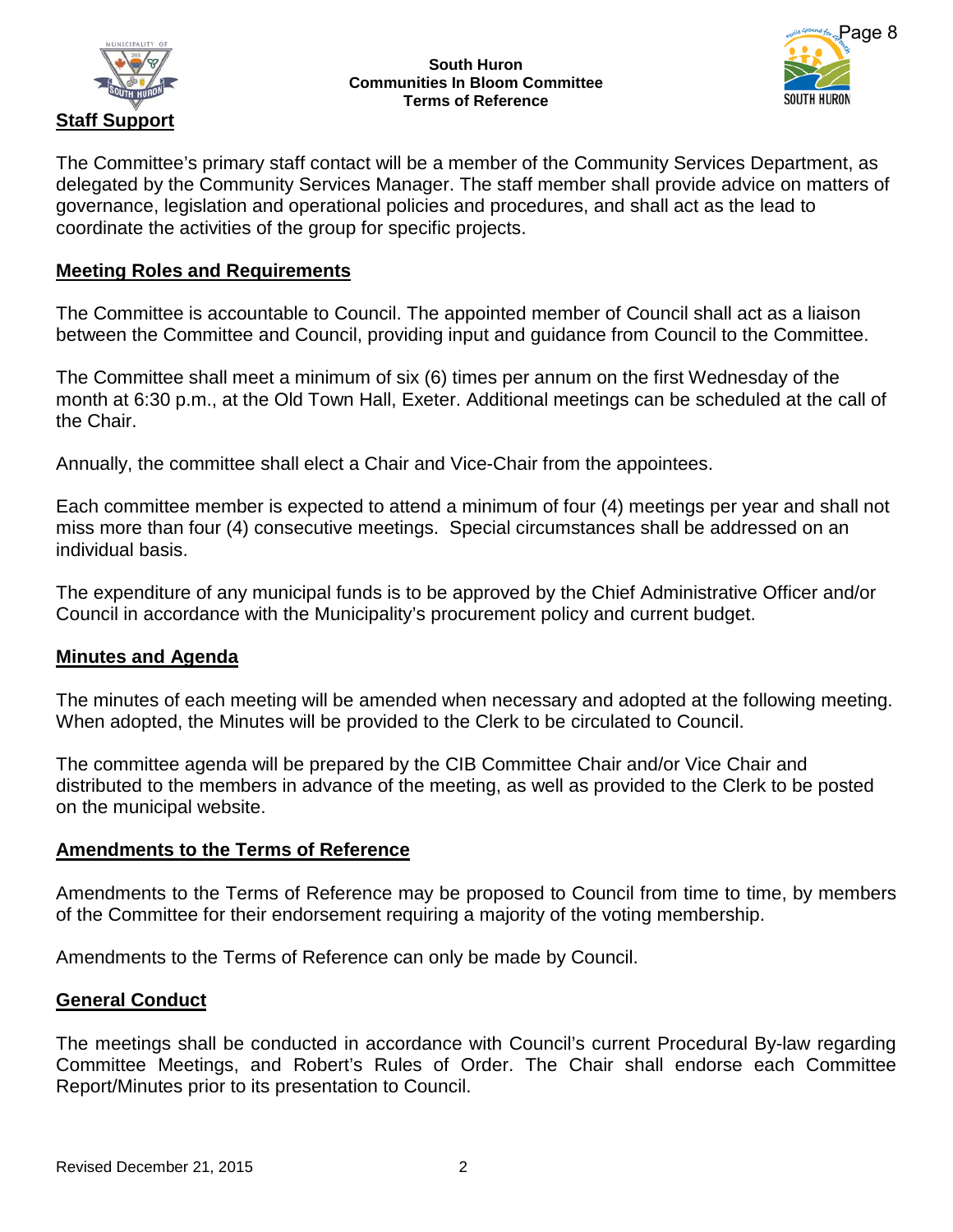

#### **South Huron Communities In Bloom Committee Terms of Reference**



In general meetings shall be open to the public. Meetings will be declared In Camera by a majority vote of those present and should be so declared to discuss matters in accordance with Section 239 of the Municipal Act.

### **Conflict Of Interest**

A conflict of interest may arise for Committee members when their personal business interests clash with the duties and decisions of the Committee. Municipal conflict of interest requirements as defined by the Municipal Conflict of Interest Act will apply to the Committee. At every meeting held by the Committee, the Chair shall call for the disclosure of any pecuniary interests.